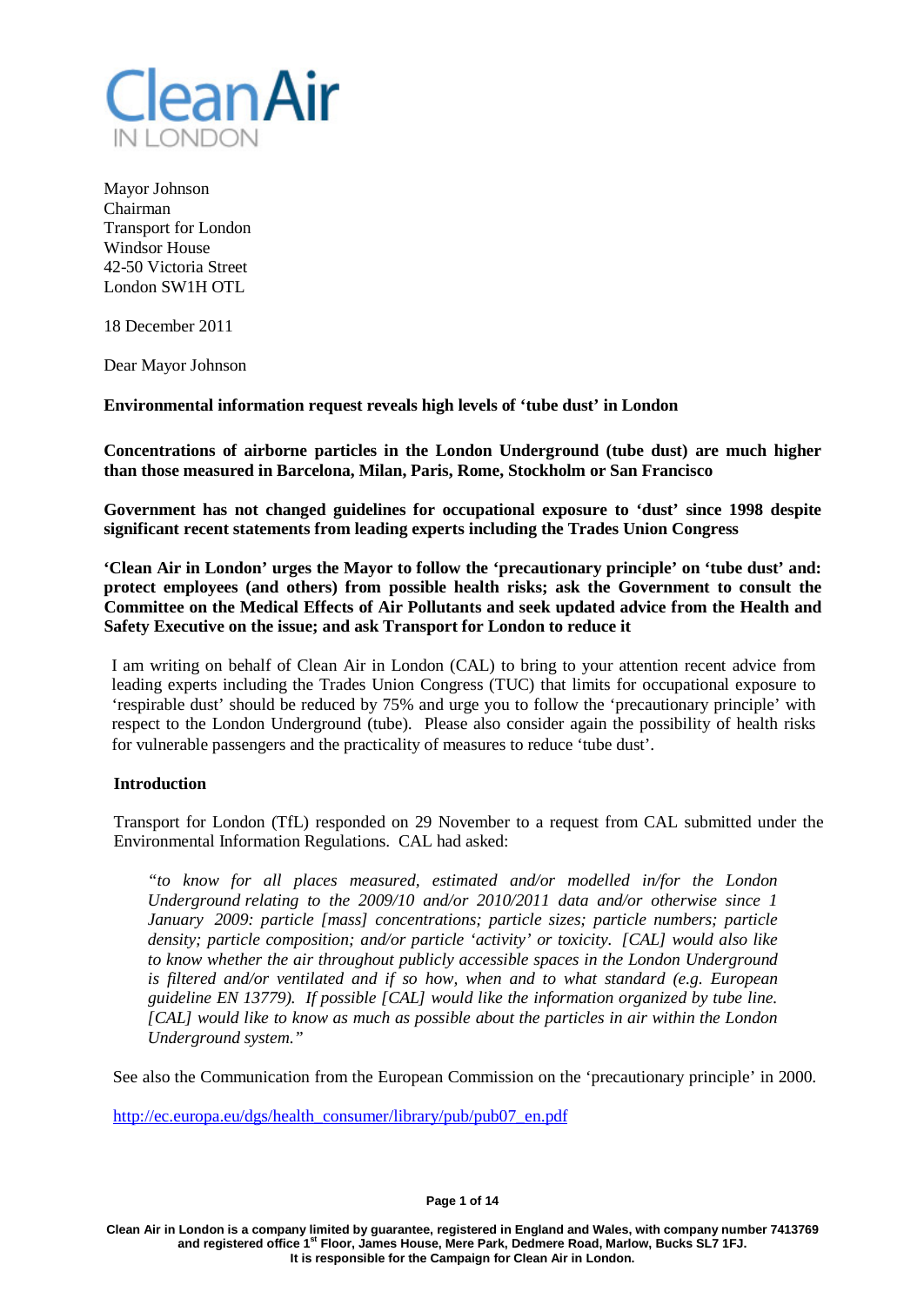

### **Summary**

# **Note: 1,000 micrograms per cubic metre (**µ**g/m<sup>3</sup> ) = 1 milligram per cubic metre (mg/m<sup>3</sup> )**

Clean Air in London (CAL) has investigated 'tunnel dust' in the London Underground (tube dust).

The Health and Safety Executive (HSE) set guidelines for occupational exposure to 'general dust' with specific limits for 'inhalable dust' and 'respirable dust' in 1998. 'Inhalable dust' approximates to the fraction of airborne material that enters the nose and mouth during breathing and is therefore available for deposition in the respiratory tract. 'Respirable dust' approximates to the fraction that penetrates to the gas exchange region of the lung (PM3.5). The HSE guidelines for 'inhalable dust' and 'respirable dust' are 10 and 4 milligram per cubic metre  $(mg/m<sup>3</sup>)$  respectively for an 8-hour time weighted average (TWA). However, as early as 1984, the HSE said "All dusts should be controlled to the lowest levels that are reasonably practicable".

Transport for London (TfL) and you appear to base your approach on HSE guidelines and the 'authoritative report' undertaken by the Institute of Occupational Medicine (IOM) in 2003 titled 'Assessment of health effects of long-term occupational exposure to tunnel dust in the London Underground'.

The main results from the IOM report were:

- average PM<sub>2.5</sub> concentrations in stations on platforms ranged from 270-480  $\mu$ g/m<sup>3</sup> with about 80% of particles having a measured diameter less than 1 micron  $(\mu m)$ ;
- above ground, there were high particle number counts and low mass concentrations with the opposite pattern underground;
- average levels of PM<sub>2.5</sub> in Train Drivers' cabs ranged from 130 to 200  $\mu$ g/m<sup>3</sup>;
- some 90% of the dust in the  $PM_{2.5}$  was analysed as iron [oxide]. There were trace amounts of chromium  $(0.1-0.2\%)$ , manganese  $(0.6-1\%)$  and copper  $(0.1-0.5\%)$  and larger amounts of quartz (1-2%); and
- personal exposures of London Underground workers and commuters were estimated at 67  $\mu$ g/m<sup>3</sup> (i.e. eight hours) and 17  $\mu$ g/m<sup>3</sup> (i.e. two hours spent in trains or on station platforms) per day respectively.

According to the Scotland and Northern Ireland Forum for Environmental Research, the populationweighted annual mean PM<sub>2.5</sub> concentration in ambient air in inner London in 2010 was 14.1  $\mu$ g/m<sup>3</sup>.

TfL paraphrased the IOM's conclusions in its reply to CAL dated 29 November 2011 as saying "this report concluded that dust on the tube is:

- Highly unlikely to cause serious damage to the health of London Underground workers;
- Highly unlikely to be damaging to the travelling public; and
- There is no need for more research at the moment but its conclusions should be kept under review."

Since 1998 and 2003, the health effects of exposure to air pollution have become much better understood. The IOM issued a statement on 5 May 2011 that:

1. the current British limit values for respirable and inhalable dust  $(4 \text{ and } 10 \text{ mg/m}^3)$ ,

#### **Page 2 of 14**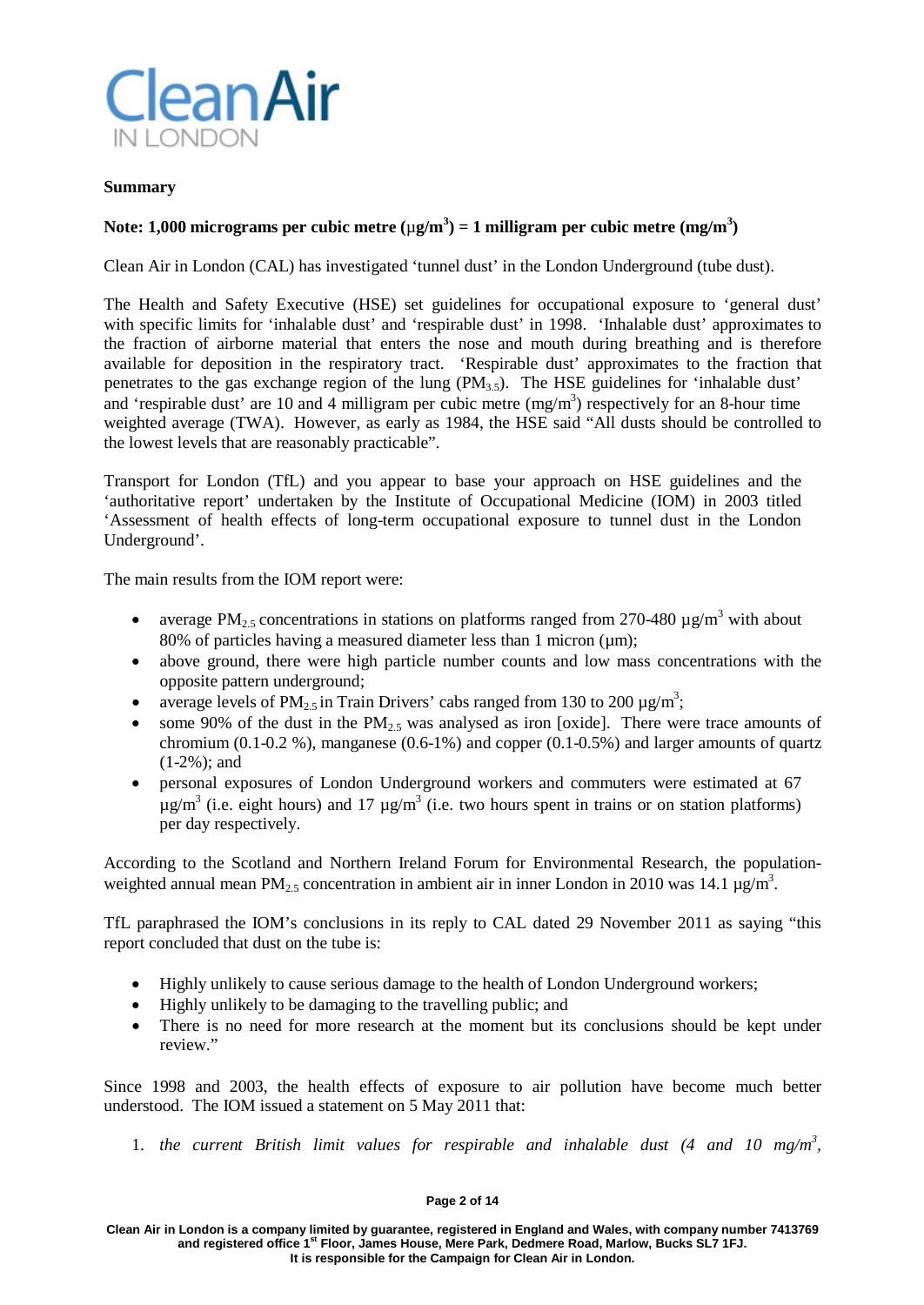

*respectively) are unsafe and it would be prudent to reduce exposures as far below these limits as is reasonably practicable.*

2. *we suggest that, until safe limits are put in place, employers should aim to keep exposure to respirable dust below 1 mg/m <sup>3</sup> and inhalable dust below 5 mg/m 3 ."*

The Trades Union Congress (TUC) issued a media release on 1 September 2011 stating:

*"Because of the serious health risks that exposure to dust can cause the TUC believes that unions and union health and safety representatives should try to ensure that employers follow a precautionary*  standard of 2.5 mg/m<sup>3</sup> for inhalable dust (as opposed to the current 10 mg/m<sup>3</sup> standard) and 1 mg/m<sup>3</sup> for respirable dust (as opposed to the current 4 mg/m<sup>3</sup> standard) for all general dust and dusts where *there is not a lower [Workplace Exposure Limit]."*

CAL submitted its request to TfL for environmental information about 'tube dust' after seeing your response to a Mayoral Question submitted by Mike Tuffrey AM (Liberal Democrat) in September 2011.

TfL's response included the latest report by 4-Rail Services Ltd dated 6 October 2011which appears to show that levels of 'respirable dust' at four stations equal or exceed the maximum levels proposed by the TUC and the authoritative IOM. They are:

| Baker Street Station, Bakerloo line, southbound, platform 8: | 1.23 mg/m <sup>3</sup> |
|--------------------------------------------------------------|------------------------|
| Baker Street Station, Bakerloo line, platform 9:             | $1.00 \text{ mg/m}^3$  |
| Hampstead Station, Northern line, northbound, platform 1:    | 1.01 mg/m <sup>3</sup> |
| Piccadilly Circus Station, Bakerloo line, southbound:        | $1.00 \text{ mg/m}^3$  |

The report also said that 'respirable dust' concentrations for Train Operators were all below 0.4  $mg/m<sup>3</sup>$  and below 0.7 mg/m<sup>3</sup> for 'Station Staff'. Presumably cleaners and others, such as passengers, could be exposed regularly to the higher 'tube dust' levels on platforms.

It appears that concentrations of 'respirable dust' are highest on the older and/or deeper tube lines. You

stated as recently as 16 November 2011 in MQT 3330/2011 that:

*"All readings are less than one third of the Health and Safety Executive limit for general dust, and exposure remains safe for both staff and customers."*

On 16 November in MQT reply 3332/2011 you also said that:

*"The air throughout publicly accessible spaces on the Underground is not filtered. Many of these spaces are open areas, so it would not be practicable to filter the air. The Underground is ventilated by 160 vents."*

The former statement was unequivocal. However, when read in conjunction with your other recent MQT responses, it is not entirely clear whether you consider: levels and/or exposure to 'tube dust' do/does not need to be reduced; and/or they should be reduced but you consider it 'impracticable' to do so. Please clarify your meaning.

#### **Page 3 of 14**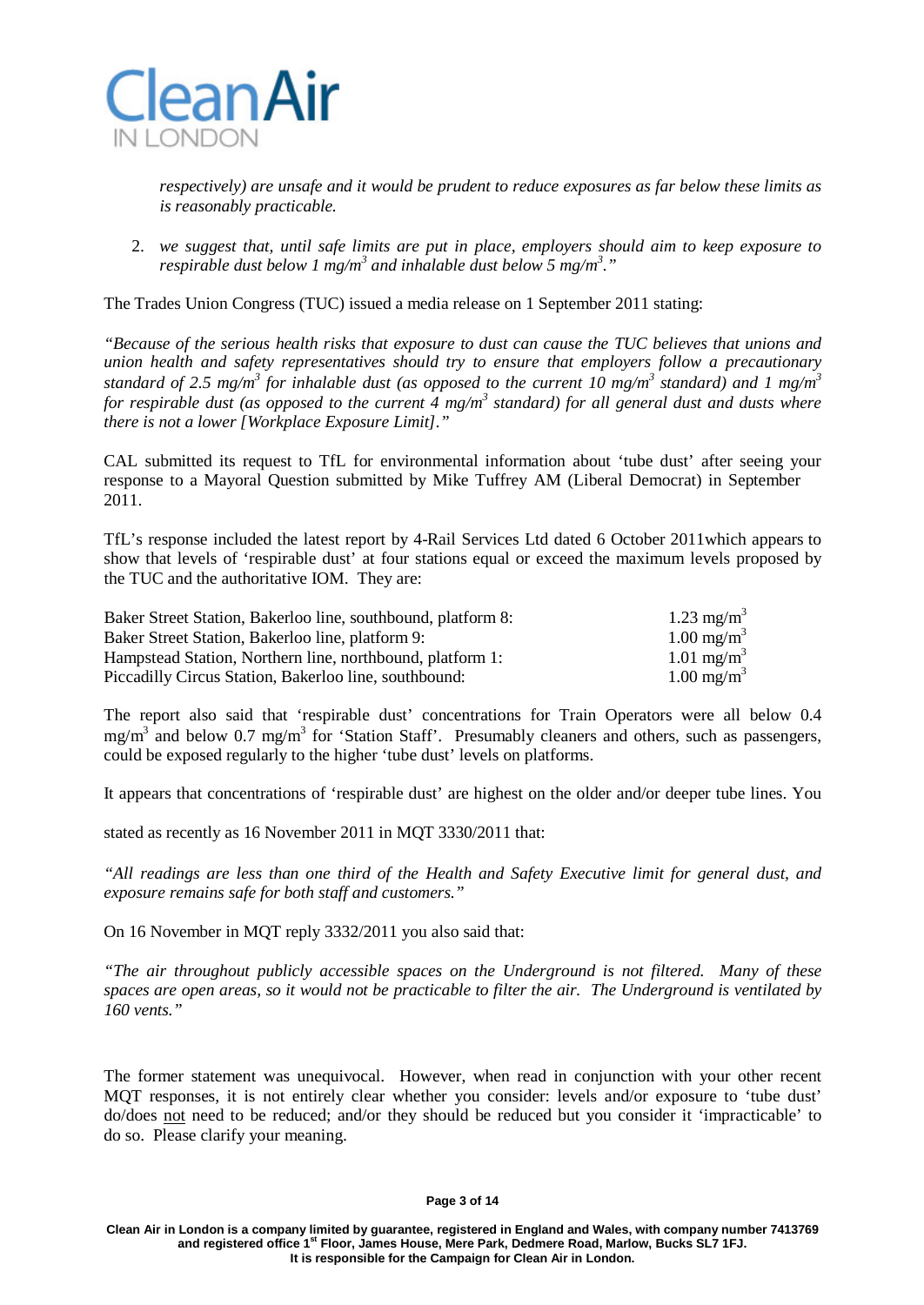

Given the recent statements from IOM, the TUC and other experts, please will you follow the 'precautionary principle' with respect to 'tube dust' and consider taking the 10 actions suggested by CAL at the end of this letter. These include seeking updated advice, protecting employees and perhaps amending advice to vulnerable members of the travelling public.

### **Selected health advice and standards**

CAL includes below selected health advice and standards for occupational exposure limits.

### **1984**

The HSE said "All dust should be controlled to the lowest levels that are reasonably practicable".

*Source: EH 44, paragraph 19*

### **1998**

The HSE said "In the absence of a specific exposure limit for a particular dust, it is important to keep personal exposure levels below 10 milligrams per cubic metre  $(mg/m<sup>3</sup>)$ , 8-hour time weighted average, of 'total inhalable dust' and  $4 \text{ mg/m}^3$ , 8-hour TWA, of 'respirable dust'".

*Source: EH 44 Third edition, paragraph 29*

December 1998: COMEAP said "Members concluded that using published epidemiological studies to predict the effects of exposure to dust on the underground on health was unwise in that: the epidemiological studies quoted dealt with 24 hour average and not peak concentrations….".

*Source: COMEAP Statement 'Dust on the London Underground'*

[http://comeap.org.uk/images/stories/Documents/Statements/Dust\\_on\\_the\\_London\\_Underground\\_Stat](http://comeap.org.uk/images/stories/Documents/Statements/Dust_on_the_London_Underground_Statement__Dec_98.pdf) [ement Dec\\_98.pdf](http://comeap.org.uk/images/stories/Documents/Statements/Dust_on_the_London_Underground_Statement__Dec_98.pdf)

### **2003**

### IOM said:

"It is always wise and prudent to keep the levels of any workplace or ambient dust as low as practicable."

### *Source: page ix of IOM report titled 'Assessment of health effects of long-term occupational exposure to tunnel dust in the London Underground'*

"Estimate of personal exposures of LUL workers and commuters: This involves linking concentration data with the duration of time spent exposed. We focused on the mass concentration of PM rather than on particle number because the number counts were dominated by particles from above ground. Using, on a precautionary basis, the higher values of estimates from the present study, we have estimated that the likely maximum exposures of station staff and drivers are similar over a shift, at approximately 200  $\mu$ g/m<sup>3</sup>, based on an 8-hour average period. Averaged over 24 hours this would

#### **Page 4 of 14**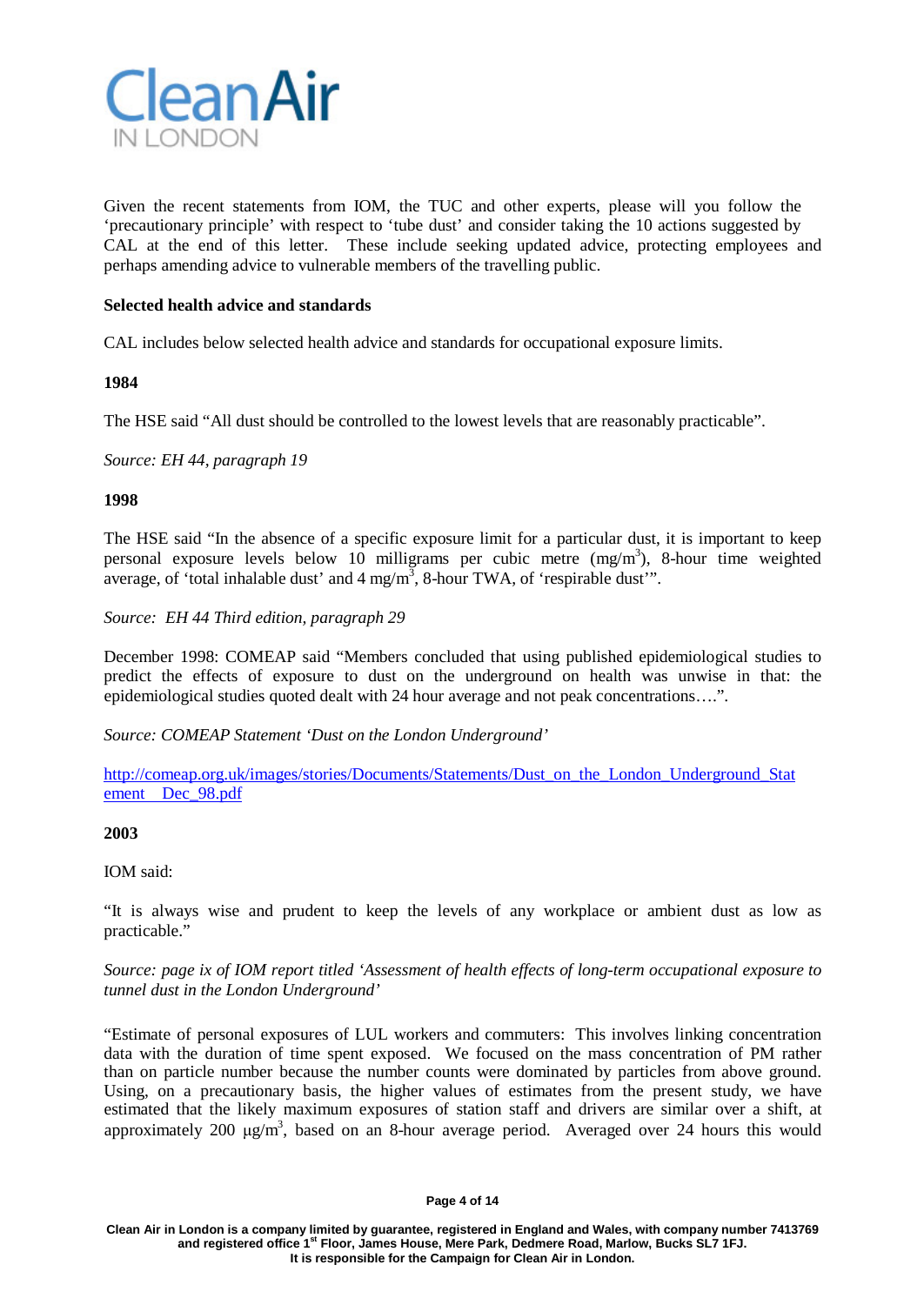

correspond to 67  $\mu$ g/m<sup>3</sup>. The duration of exposure of commuters would be less than that of the staff. For someone who spent approximately 2 hours in trains or on station platforms per day, assuming that the average exposure level was similar to the drivers, say at most 200  $\mu$ g/m<sup>3</sup>, then their 24-hour average concentration would be increased by 17  $\mu$ g/m<sup>3</sup>."

*Source: page v IOM report titled 'Assessment of health effects of long-term occupational exposure to tunnel dust in the London Underground'*

The IOM report "concluded that dust on the Underground is:

- Highly unlikely to cause serious damage to the health of London Underground workers;
- Highly unlikely to be damaging to the travelling public; and
- There is no need for more research at the moment but its conclusions should be kept under review."

*Source: IOM report titled 'Assessment of health effects of long-term occupational exposure to tunnel dust in the London Underground' as paraphrased by TfL on 29 November 2011.*

[http://www.iom-world.org/pubs/IOM\\_TM0302.pdf](http://www.iom-world.org/pubs/IOM_TM0302.pdf)

16 July 2003 MQT 1272/2003: Air Pollution – London Underground. Reply to Jenny Jones AM

<http://mqt.london.gov.uk/mqt/public/question.do?id=3307>

### **2006**

15 November 2006 MQT 2441/2006: Tunnel Dust. Reply to Mike Tuffrey AM

<http://mqt.london.gov.uk/mqt/public/question.do?id=16362>

### **2008**

'Air Quality in Subway Platforms and Carriages of Six Major Cities' by G Invernizzi et al, 2008

[http://journals.lww.com/epidem/Fulltext/2008/11001/Air\\_Quality\\_in\\_Subway\\_Platforms\\_and\\_Carria](http://journals.lww.com/epidem/Fulltext/2008/11001/Air_Quality_in_Subway_Platforms_and_Carriages_of.415.aspx?utm_source=twitterfeed&utm_medium=twitter) [ges\\_of.415.aspx?utm\\_source=twitterfeed&utm\\_medium=twitter#](http://journals.lww.com/epidem/Fulltext/2008/11001/Air_Quality_in_Subway_Platforms_and_Carriages_of.415.aspx?utm_source=twitterfeed&utm_medium=twitter)

Mean PM<sub>2.5</sub> levels ( $\mu$ g/m<sup>3</sup>) on platforms were 111 in Barcelona, 162 in Milan, 214 in Rome, 62 in Paris, 82 in Stockholm and 55 in San Francisco. Inside carriages, the mean  $PM_{2.5}$  ( $\mu$ g/m<sup>3</sup>) was 64 in Barcelona, 186 in Milan, 179 in Rome, 75 in Paris, 16 in Stockholm and 16 in San Francisco.

### **2010**

HSE Board: "Notes the action of the TUC representatives on [Advisory Committee on Toxic Substances] in recommending trade unions follow an interim level for the allowable levels of dusts not assigned a specific exposure limit, and the basis for HSE's view that this should not be supported."

*Source: HSE Board minutes (15 December)* Position paper

#### **Page 5 of 14**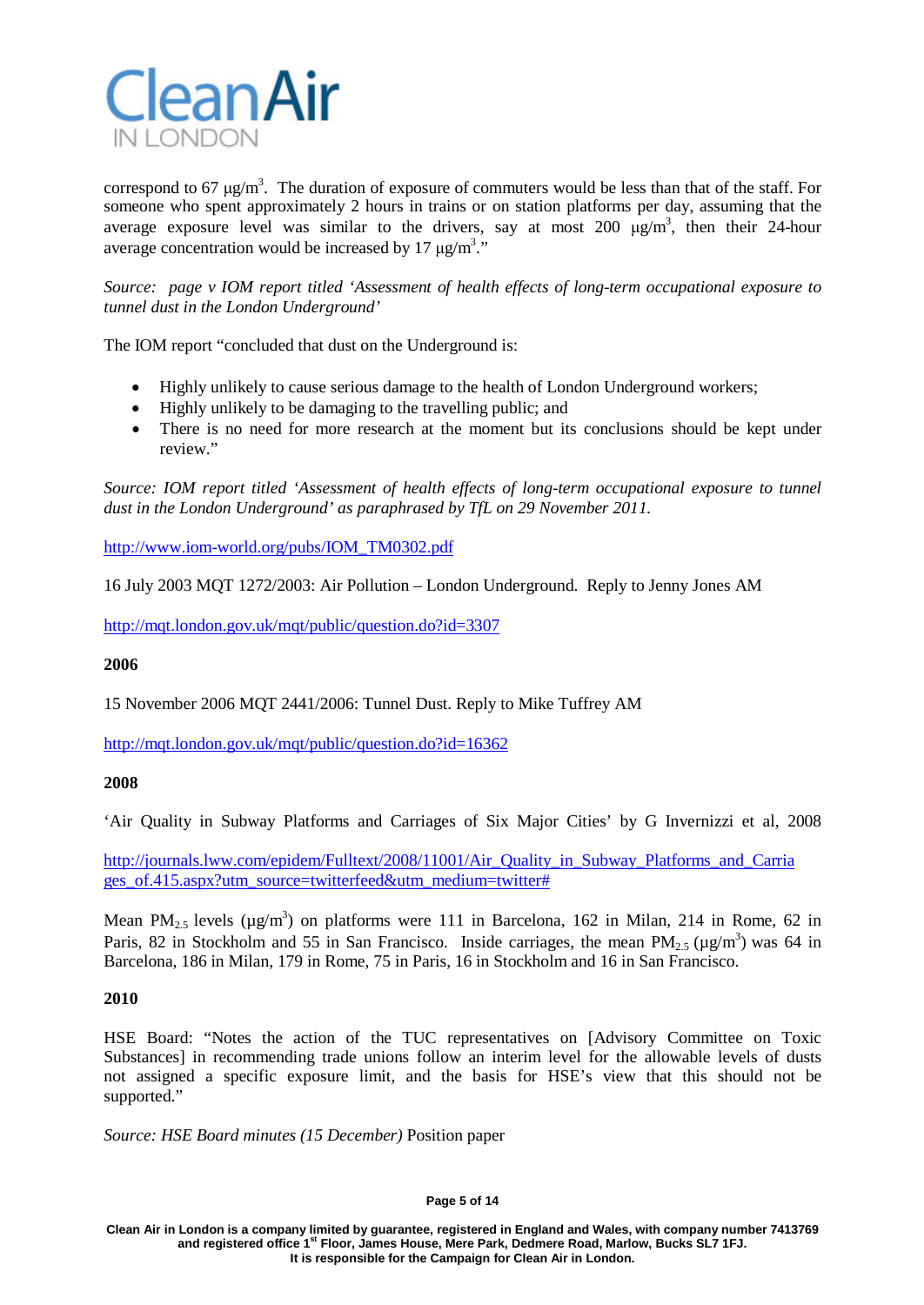

<http://www.hse.gov.uk/aboutus/meetings/hseboard/2010/151210/pdecb1094.pdf>

# **Minutes**

<http://www.hse.gov.uk/aboutus/meetings/hseboard/2010/151210/mdecb1012.pdf>

### **2011**

5 May 2011: 'The IOM's position on occupational exposure limits for dust'

# **"The Institute of Occupational Medicine (IOM) considers that the current British occupational exposure limits for airborne dust are unsafe and employers should attempt to reduce exposures to help prevent further cases of respiratory disease amongst their workers." CAL emphasis**

"The WATCH [Working Group on Action to Control Chemicals] scientific advisory committee of the Health and Safety Executive (HSE) has advised that in their opinion current occupational exposure limits for inhalable and respirable dust are not safe. The evidence they examined suggests exposure to any poorly soluble dust, even at low doses, will affect lung function in a roughly linear fashion, i.e. increasing exposure will result in increasing adverse health effects. It was not possible for WATCH to identify a lower threshold below which there would be no lung function decline. The literature reviewed by the committee only considered in detail kaolin, carbon black and coalmine dust but it appears that they felt that the results could probably be generalised to all other low toxicity dusts.

"This issue was also considered by the Advisory Committee on Toxic Substances (ACTS), who recommended an awareness raising campaign for those exposed to dusts to highlight possible risks to health. The trade union representatives on the committee dissented from this approach because they considered it was not sufficient and they have recommended that, as an interim measure, unions should follow a precautionary standard for inhalable dust and respirable dust.

"At their December 2010 meeting the HSE Board considered these discussions and concluded that only limited benefits would accrue from reducing the exposure limits for airborne dust and that it would not therefore be seeking to do this in pursuit of a long-term reduction in respiratory disease."

And then:

"….studies demonstrated that surface area is a major determinant of the toxicity of inhaled chemically inert dusts, and suggest that if there is a threshold for adverse effects it may be lower than the current limit values."

And on page 2:

"IOM will adopt the following approach in advising its clients:

1. The current British limit values for respirable and inhalable dust  $(4 \text{ and } 10 \text{ mg/m}^3)$ , respectively) are unsafe and it would be prudent to reduce exposures as far below these limits as is reasonably practicable.

2. We suggest that, until safe limits are put in place, employers should aim to keep **exposure to** 

#### **Page 6 of 14**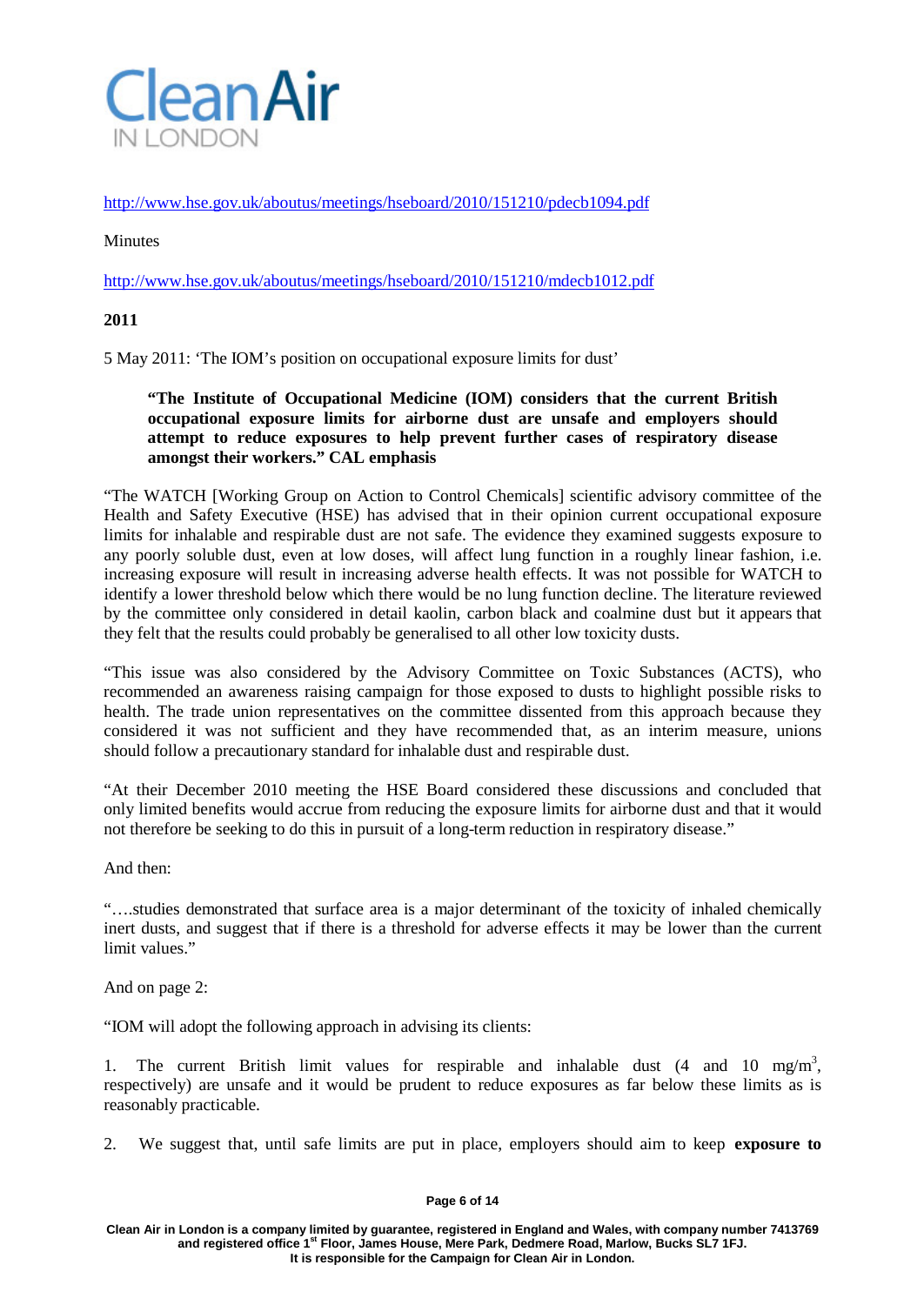

# **respirable dust below 1 mg/m<sup>3</sup>** and inhalable dust below 5 mg/m3 ." **CAL emphasis**

*Source: 'The IOM's position on occupational exposure limits for dust'*

[http://www.iom-world.org/pubs/IOMs\\_position\\_on\\_OELs.pdf](http://www.iom-world.org/pubs/IOMs_position_on_OELs.pdf)

1 September 2011: TUC media release: 'Dust level limits must be reduced to protect workplace health'

"Because of the serious health risks that exposure to dust can cause the TUC believes that unions and union health and safety representatives should try to ensure that employers follow a precautionary standard of 2.5 mg/m<sup>3</sup> for inhalable dust (as opposed to the current 10 mg/m<sup>3</sup> standard) and 1 mg/m<sup>3</sup> **for respirable dust (as opposed to the current 4 mg/m3 standard)** for all general dust and dusts where there is not a lower [Workplace Exposure Limits]." **CAL emphasis**

*Source: Dust in the Workplace, Guidance for Health and Safety Representatives*

<http://www.tuc.org.uk/workplace/tuc-19972-f0.cfm>

14 September 2011: MQT 2546/2011: Air quality on tube. Response to Mike Tuffrey AM "Written

answer received on 29 September 2011:

"As the figures below show**, the levels of tunnel dust remain stable compared with those last reported in the previous Mayor's answer to question 2441/2006. All readings are less than 1/3 of the Health and Safety Executive limit for general dust, and exposure remains safe for both staff and customers**.

"Year Dust level in milligrams per metre cubed  $(mg/m<sup>3</sup>)$ 

| 2004/5  | 0.753 to 1.447     |
|---------|--------------------|
| 2005/6  | $0.050$ to $0.910$ |
| 2006/7  | 0.130 to 1.440     |
| 2007/8  | $0.060$ to $1.140$ |
| 2009/10 | 0.030 to 1.270     |

"There is no measurement for the year 2008/9, as measurements are taken every 12-18 months. Dust levels vary by location which is why a range is given. The results for 2010/11 are expected in October.

"No further analysis has been carried out on potential health impacts since the **authoritative study** (Assessment of health effects of long-term occupational exposure to tunnel dust in the London Underground) produced by the Institute of Occupational Medicine (IOM) in 2003/4. This report concluded that tunnel dust was highly unlikely to be harmful to human health. London Underground focuses on minimising dust levels as far as reasonably practicable and, monitoring them annually, as recommended in the IOM report." **CAL emphasis**

<http://mqt.london.gov.uk/mqt/public/question.do?id=37419>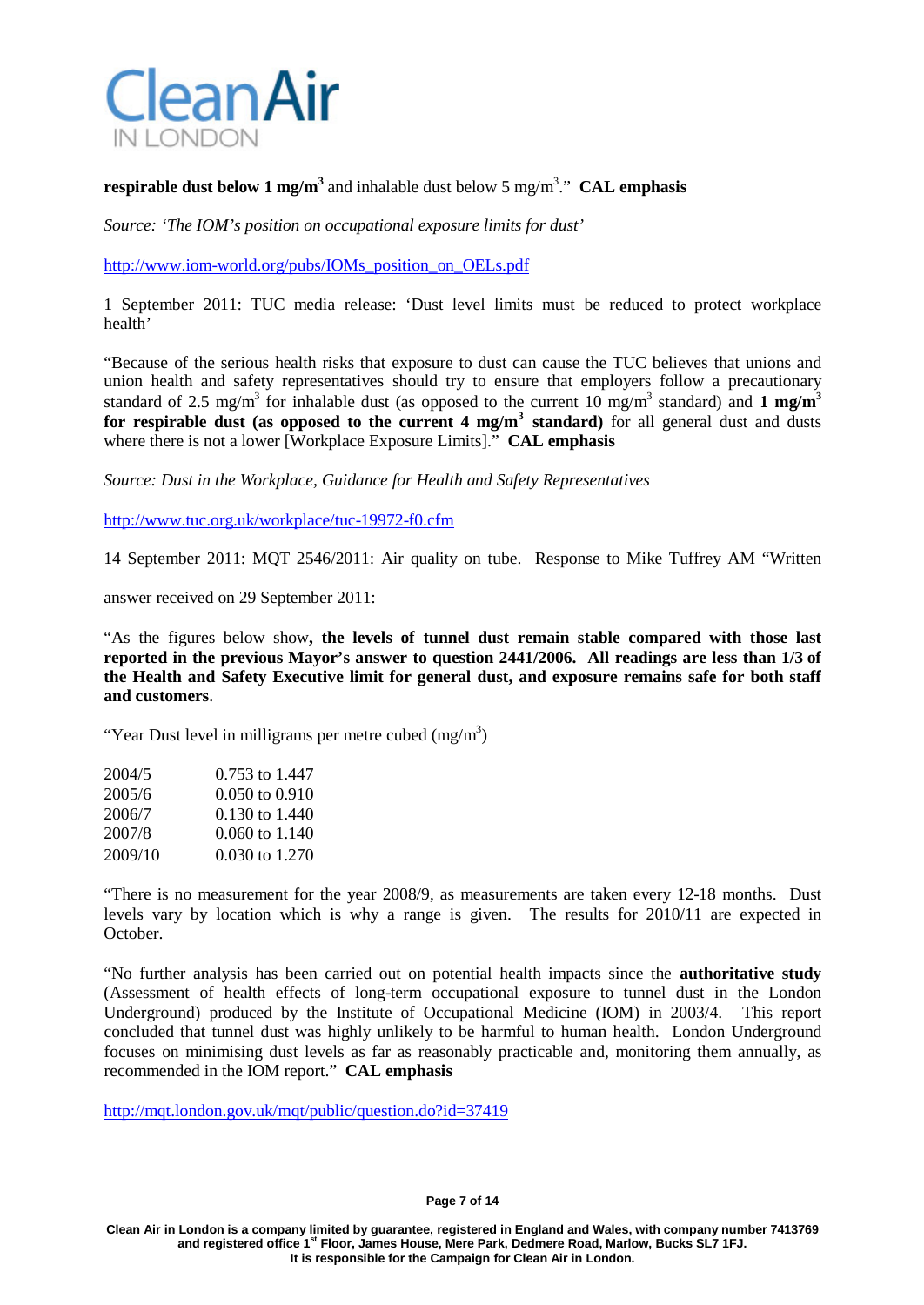

16 November 2011: MQT 3330/2011: Air quality on Tube (1). Response to Mike Tuffrey AM

"As the figures below show, the levels of tunnel dust remain stable compared with those last reported in my answer to question 2546/2011. All readings are less than one third of the Health and Safety Executive limit for general dust, and exposure remains safe for both staff and customers.

"Year Dust level in milligrams per metre cubed  $(mg/m<sup>3</sup>)$ 

| 2009/10 | $0.030$ to 1.270 |
|---------|------------------|
| 2010/11 | $0.030$ to 1.230 |

"Dust levels vary by location which is why a range is given."

<http://mqt.london.gov.uk/mqt/public/question.do?id=38485>

16 November 2011 Air Quality on Tube (3): MQT 3332/2011. Response to Mike Tuffrey AM

"The air in publicly accessible spaces on the Underground is not filtered. Many of these spaces are open areas, so it would not be practicable to filter the air. The Underground is also ventilated by 160 vents."

<http://mqt.london.gov.uk/mqt/public/question.do?id=38487>

12/13 December 2011: Philip White, HSE Chief Inspector of Construction was reported as challenging industry on occupational health:

"Mr White was concerned that the unintended consequence of larger firms switching to workforce 'wellbeing' was less attention being paid to [traditional](http://www.hse.gov.uk/construction/healthtopics/index.htm) health risks, such as hand arm vibration and **exposure to dust**." **CAL emphasis**

*Source: Philip Poynter Construction Safety 13 December*

[http://www.ppconstructionsafety.com/newsdesk/2011/12/13/hse-chief-challenges-industry-on](http://www.ppconstructionsafety.com/newsdesk/2011/12/13/hse-chief-challenges-industry-on-occupational-health/)[occupational-health/](http://www.ppconstructionsafety.com/newsdesk/2011/12/13/hse-chief-challenges-industry-on-occupational-health/)

### **Action**

CAL urges the Mayor to adopt the 'precautionary principle' and consider taking the following actions:

- 1. adopt throughout Transport for London's activities and with immediate effect the latest advice from the TUC and the authoritative IOM on occupational health limits for exposure to 'respirable dust' i.e. 1 mg/m<sup>3</sup>;
- 2. ask the Government to consult the Committee on the Medical Effects of Air Pollutants on 'tube dust' and invite the Health and Safety Executive to update its advice on 'general dust' including 'respirable dust' and 'inhalable dust';
- 3. write to the Chair of the HSE Board inviting the HSE Board to update its advice on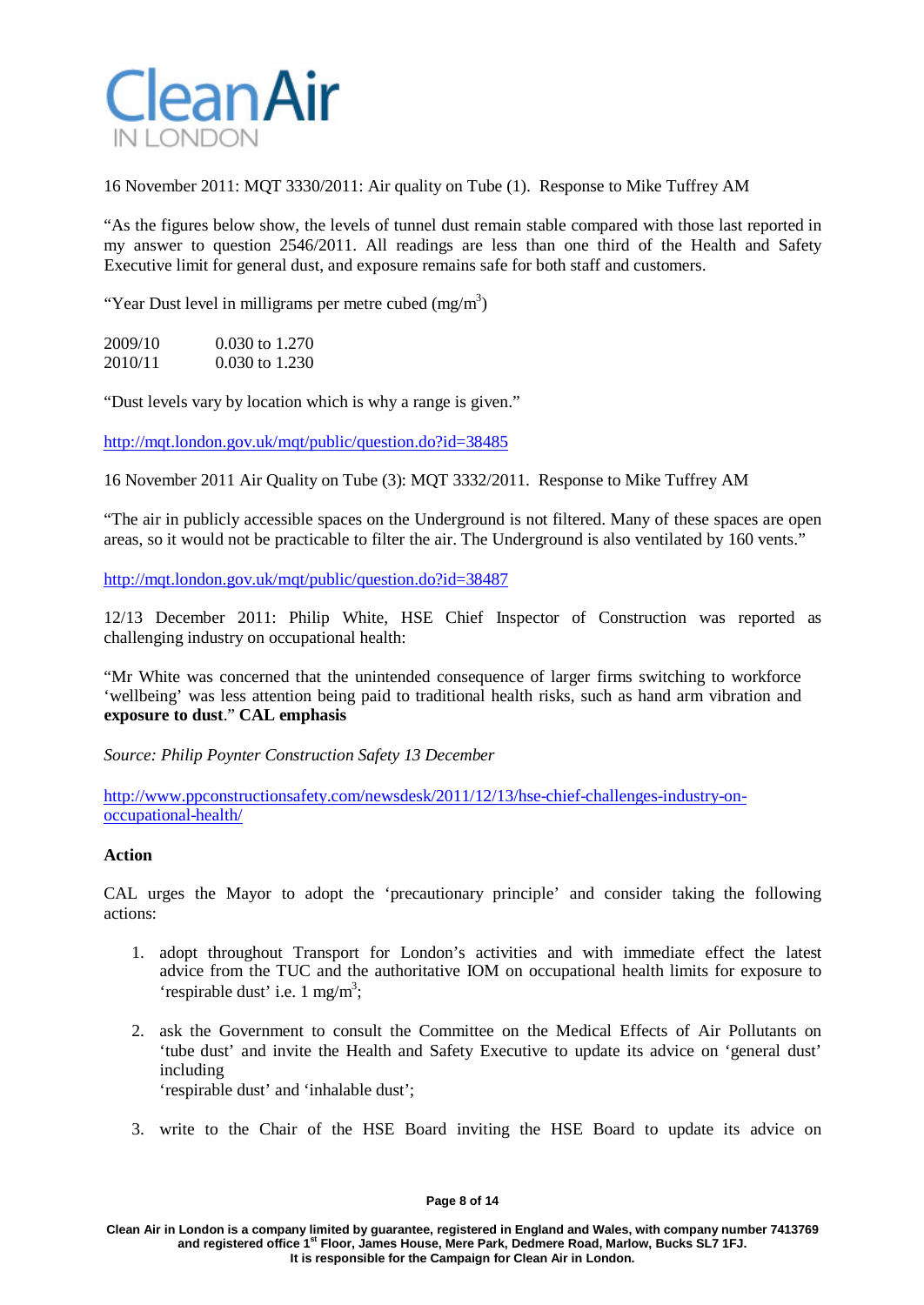

occupational exposure to 'respirable dust' and 'inhalable dust' reconsidering the advice of ACTS and taking into account the most recent statements by IOM and the TUC;

- 4. ask Transport for London to reduce 'tube dust' at source and in the air. It is possible that large, self-standing air filters could reduce concentrations of dust and exposure to it in the most polluted parts of the 'tube' (i.e. without the need for ducting). In the interests of disclosure, CAL is sponsored by Camfil Farr, the world leader in the development and manufacture of air filters;
- 5. warn employees (and vulnerable people travelling on the London Underground) of the possible health risks from 'tube dust';
- 6. allow London Underground employees who ask for them and whether tube drivers, platform staff, cleaners or others – to wear respiratory protection during their working day including in public places. Engage transparently with unions and others who are concerned about this issue;
- 7. make clear that customers who are concerned about the issue, such as vulnerable people, may choose to wear breathing protection on the tube if they wish to do so.

For example, a filter described by Pure Breathe claims to be able to remove, if properly maintained, 0.5 micron particles with 98% efficiency and be capable of removing particles as small as 0.05 microns. See: [http://www.purebreathe.com/;](http://www.purebreathe.com/)

- 8. take rapid action to reduce on a long-term basis 'tube dust' before the Olympics to make this another legacy from the 'greenest Games ever';
- 9. facilitate independent monitoring, analysis and scrutiny of 'tube dust' for example by the highly regarded Environmental Research Group at King's College London; and
- 10. improve public understanding of 'tube dust' by publishing on the TfL website the IOM report in 2003/4 and the five 'annual' reports on the monitoring of 'tube 'dust'.

CAL appreciates it may be a challenging task to reduce levels of 'tube dust' and/or exposure to it. However, CAL considers there is an urgent need to reconsider standards and advice after recent statements by leading experts in the field of occupational health.

I look forward to hearing from you.

With best wishes.

Yours sincerely

Simon Birkett Founder and Director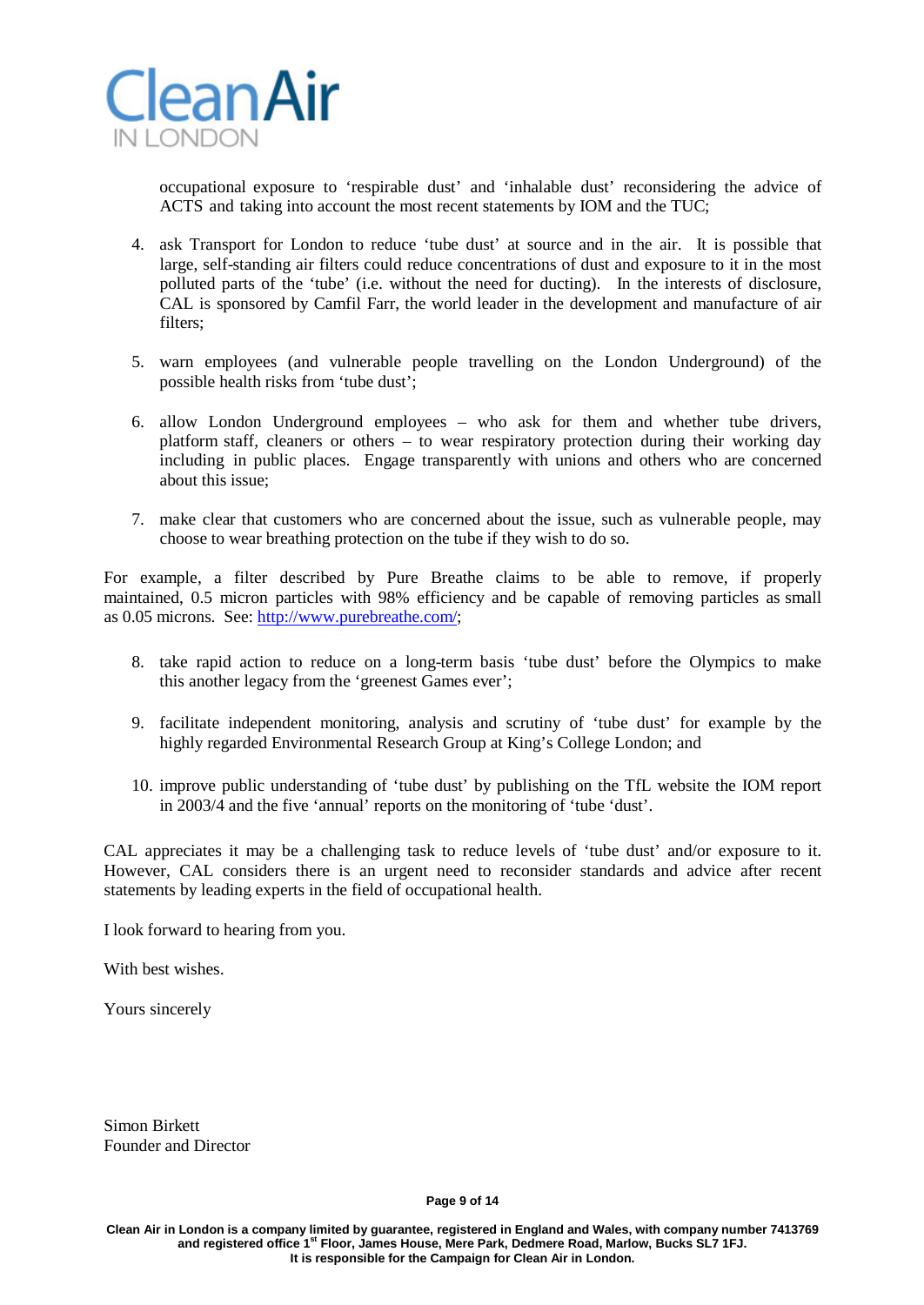

Clean Air in London

Cc:

Professor Frank Kelly, Chairman of COMEAP Judith Hackett CBE, Chair of the HSE Board Isabel Dedring, Deputy Mayor, Transport Peter Hendy, Chief Executive, Transport for London James Cleverly AM, London Assembly Environment Committee Darren Johnson AM, Deputy Chair, London Assembly Environment Committee Murad Qureshi AM, Chair, London Assembly Environment Committee Mike Tuffrey AM, London Assembly Environment Committee

**Page 10 of 14**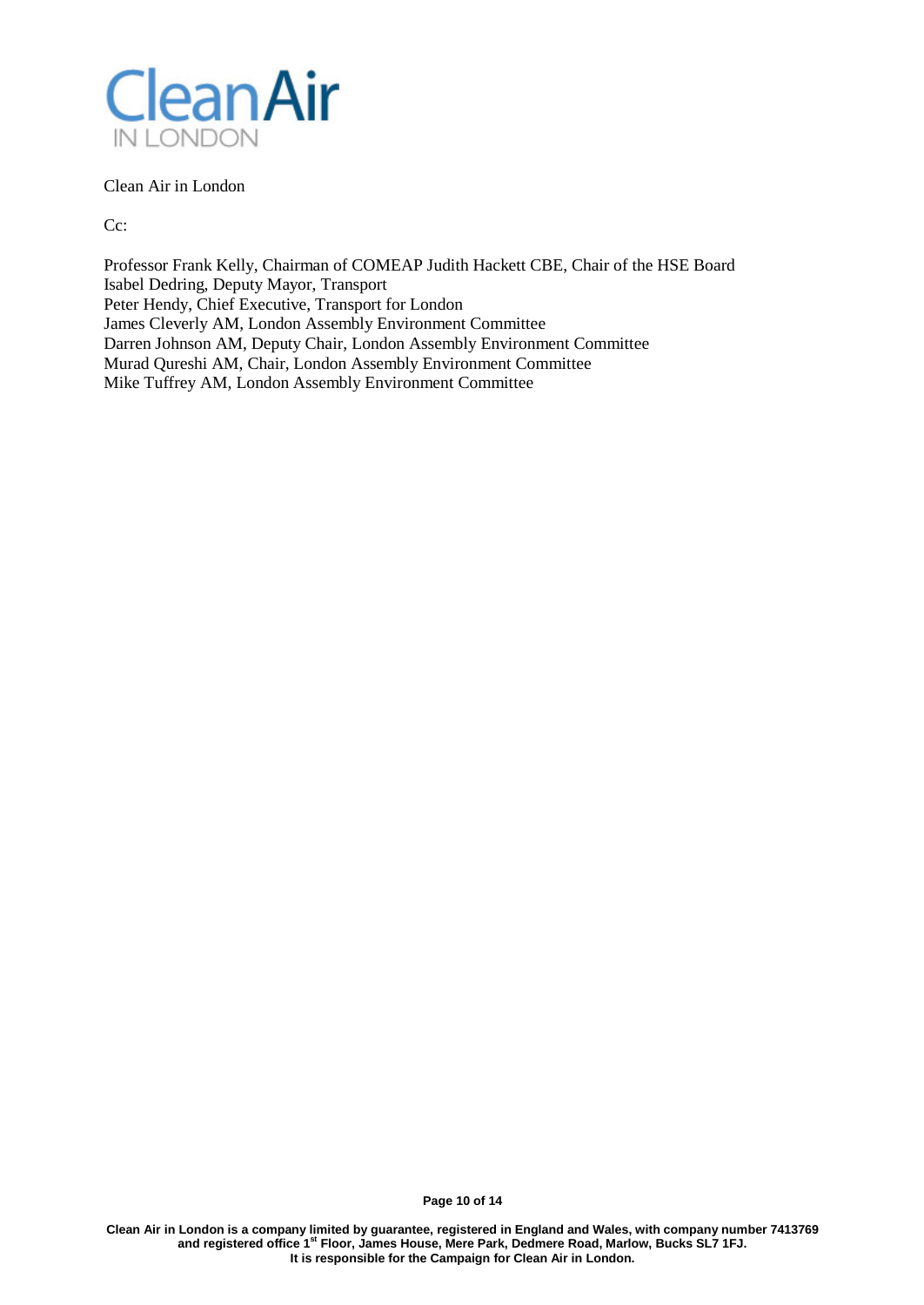

# **APPENDIX**

# **Other selected links (in alphabetical and date order)**

# **Committee on the Medical Effects of Air Pollutants (COMEAP)**

1. December 1998: Committee on the Medical Effects of Air Pollutants (COMEAP) Statement: 'Dust on the London Underground'

[http://comeap.org.uk/images/stories/Documents/Statements/Dust\\_on\\_the\\_London\\_Undergrou](http://comeap.org.uk/images/stories/Documents/Statements/Dust_on_the_London_Underground_) [nd\\_](http://comeap.org.uk/images/stories/Documents/Statements/Dust_on_the_London_Underground_) [Statement Dec\\_98.pdf](http://comeap.org.uk/images/stories/Documents/Statements/Dust_on_the_London_Underground_Statement__Dec_98.pdf)

2. April to June 2002: COMEAP statement on the report prepared by Dr Leslie Hawkins: 'Dust in the London underground, a review of the health implications of exposure to tunnel dust'

<http://comeap.org.uk/documents/statements/83-london-underground-tunnel-dust.html>

3. 20 December 2010: COMEAP Secretariat – 'Previous UK estimates of the impact of longterm exposure to fine particles'

[http://comeap.org.uk/images/stories/Documents/Reports/supporting%20paper%20-](http://comeap.org.uk/images/stories/Documents/Reports/supporting%20paper%20-%20comeap%20secretariat.pdf) [%20comeap%20secretariat.pdf](http://comeap.org.uk/images/stories/Documents/Reports/supporting%20paper%20-%20comeap%20secretariat.pdf)

### **Health and Safety Executive (HSE)**

4. October 2007: Health and Safety Executive EH40/2005 Table 1: List of approved workplace exposure limits (consolidated with amendments)

[http://hrmg.co.uk/doc/EH40\\_Workplace\\_Exposure\\_Limits.pdf](http://hrmg.co.uk/doc/EH40_Workplace_Exposure_Limits.pdf)

5. 7-8 November 2007: WATCH

<http://www.hse.gov.uk/aboutus/meetings/iacs/acts/watch/071107/minutes.pdf>

6. 15 December 2010: Health and Safety Executive Board meeting

Position paper

<http://www.hse.gov.uk/aboutus/meetings/hseboard/2010/151210/pdecb1094.pdf>

Minute[s http://www.hse.gov.uk/aboutus/meetings/hseboard/2010/151210/mdecb1012.pdf](http://www.hse.gov.uk/aboutus/meetings/hseboard/2010/151210/mdecb1012.pdf)

### **Health Protection Agency (HPA)**

7. April 2010: Health Protection Agency: 'Paper on the possible effects on health of exposure to

**Page 11 of 14**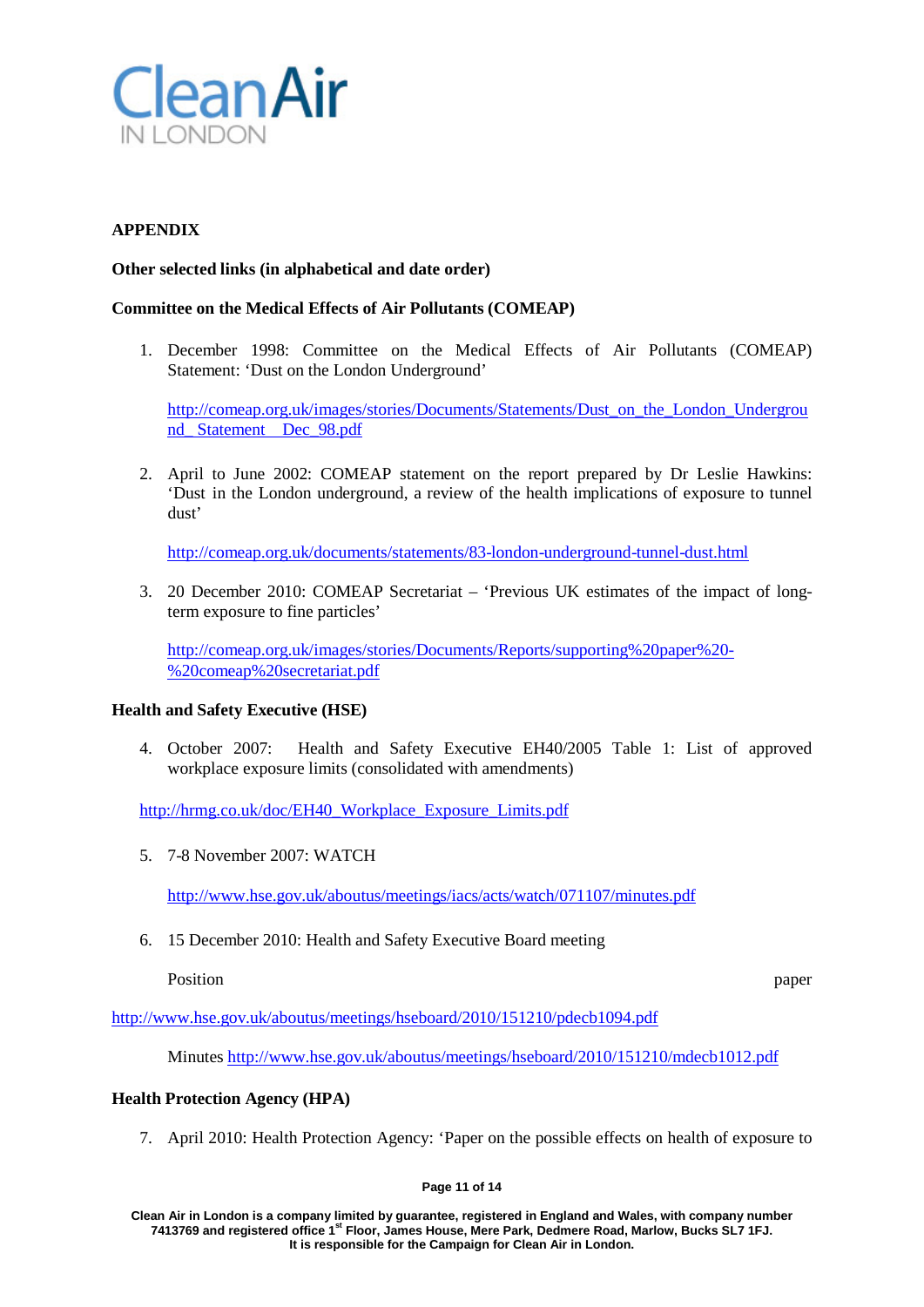

volcanic ash and associated gases'

Paragraph 16 on page 5:

"Given that all the information we have on the effects of exposure to low concentrations of particles comes from studies of ambient particles, it is difficult to assess the effects of exposure to ash except in comparison with the effects of ambient particles."

Paragraph 17 on page 6:

"Perhaps more important than composition is the size distribution of the particles of the ash."

Paragraph 21 on page 7:

"It is suggested that 200  $\mu$ g/m<sup>3</sup> (as PM<sub>10</sub>, 1 hour average) is used as a trigger point to initiate examination of data from  $PM_{10}$  monitors. Such a concentration at a background site would clearly be more important than one recorded near a busy road. A second figure of 500 μg/m<sup>3</sup> (PM<sub>10</sub>, 1 hour average) is suggested as a second trigger point that should initiate observation of current conditions: is there an ash fall?"

And later on page 7:

"These figures suggest that the values of 200  $\mu$ g/m<sup>3</sup> and 500  $\mu$ g/m<sup>3</sup> (PM<sub>10</sub>, 1 hour average) might be acceptably precautionary."

[http://www.hpa.org.uk/web/HPAwebFile/HPAweb\\_C/1274089597960](http://www.hpa.org.uk/web/HPAwebFile/HPAweb_C/1274089597960)

### **Institute of Occupational Medicine (IOM)**

8. 1995: 'Experimental studies on dust in the London Underground with special reference to the effects of iron on the toxicity of quartz'

[http://www.iom-world.org/pubs/IOM\\_TM9501.pdf](http://www.iom-world.org/pubs/IOM_TM9501.pdf)

9. December 2003: 'Assessment of health effects of long-term occupational exposure to tunnel dust in the London Underground'

[http://www.iom-world.org/pubs/IOM\\_TM0302.pdf](http://www.iom-world.org/pubs/IOM_TM0302.pdf)

10. 21 October 2004: 'The London Underground: dust and hazards to health' by A. Seaton et al

<http://oem.bmj.com/content/62/6/355.full.pdf>

11. 2006: 'Trends in inhalation exposure – Mid 1980s till present'

<http://www.hse.gov.uk/research/rrpdf/rr460.pdf>

12. 5 May 2011: 'The IOM's position on occupational exposure limits for dust'

### **Page 12 of 14**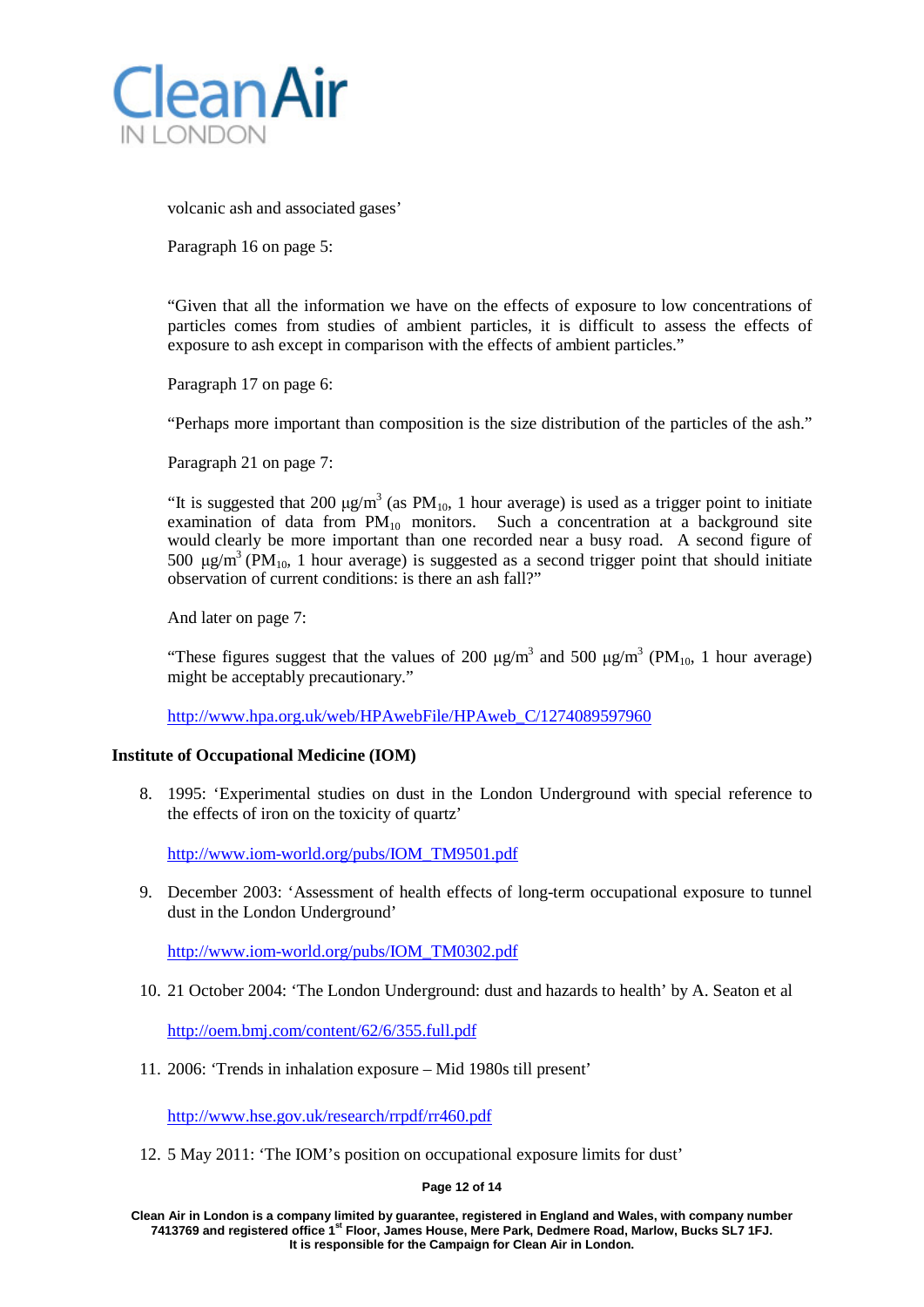

# [http://www.iom-world.org/pubs/IOMs\\_position\\_on\\_OELs.pdf](http://www.iom-world.org/pubs/IOMs_position_on_OELs.pdf)

# **Mayor's Question Time**

13. Mayor's Question Time answers

16 July 2003 MQT 1272/2003: Air Pollution – London Underground. Jenny Jones AM

<http://mqt.london.gov.uk/mqt/public/question.do?id=3307>

15 November 2006 MQT 2441/2006: Tunnel Dust. Mike Tuffrey AM

<http://mqt.london.gov.uk/mqt/public/question.do?id=16362>

14 September 2011MQT 2546/2011: Air quality on tube. Mike Tuffrey AM

<http://mqt.london.gov.uk/mqt/public/question.do?id=37419>

16 November 2011 MQT 3330/2011: Air quality on Tube (1). Mike Tuffrey AM

<http://mqt.london.gov.uk/mqt/public/question.do?id=38485>

Air Quality on Tube (2): MQT 3331/2011. Mike Tuffrey AM

<http://mqt.london.gov.uk/mqt/public/question.do?id=38486>

Air Quality on Tube (3): MQT 3332/2011. Mike Tuffrey AM

<http://mqt.london.gov.uk/mqt/public/question.do?id=38487>

### **National Physical Laboratory (NPL)**

14. August 2011: 'CPEA 28: Airborne Particulate Concentrations and Numbers in the United Kingdom (phase 2). Annual Report 2010'

[http://publications.npl.co.uk/npl\\_web/pdf/as65.pdf](http://publications.npl.co.uk/npl_web/pdf/as65.pdf)

### **Scotland and Northern Ireland Forum for Environmental Research (SNIFFER)**

15. 20 December 2010: ' $PM_{2.5}$  in the UK'

[http://www.sniffer.org.uk/Webcontrol/Secure/ClientSpecific/ResourceManagement/Uploaded](http://www.sniffer.org.uk/Webcontrol/Secure/ClientSpecific/ResourceManagement/UploadedFile) [File](http://www.sniffer.org.uk/Webcontrol/Secure/ClientSpecific/ResourceManagement/UploadedFile) [s/PM25%20Report%20Final%20\(20Dec10\).pdf](http://www.sniffer.org.uk/Webcontrol/Secure/ClientSpecific/ResourceManagement/UploadedFiles/PM25%20Report%20Final%20(20Dec10).pdf)

### **Trades Union Congress**

16. 1 September 2011: TUC media release: 'Dust level limits must be reduced to protect workplace health'

**Page 13 of 14**